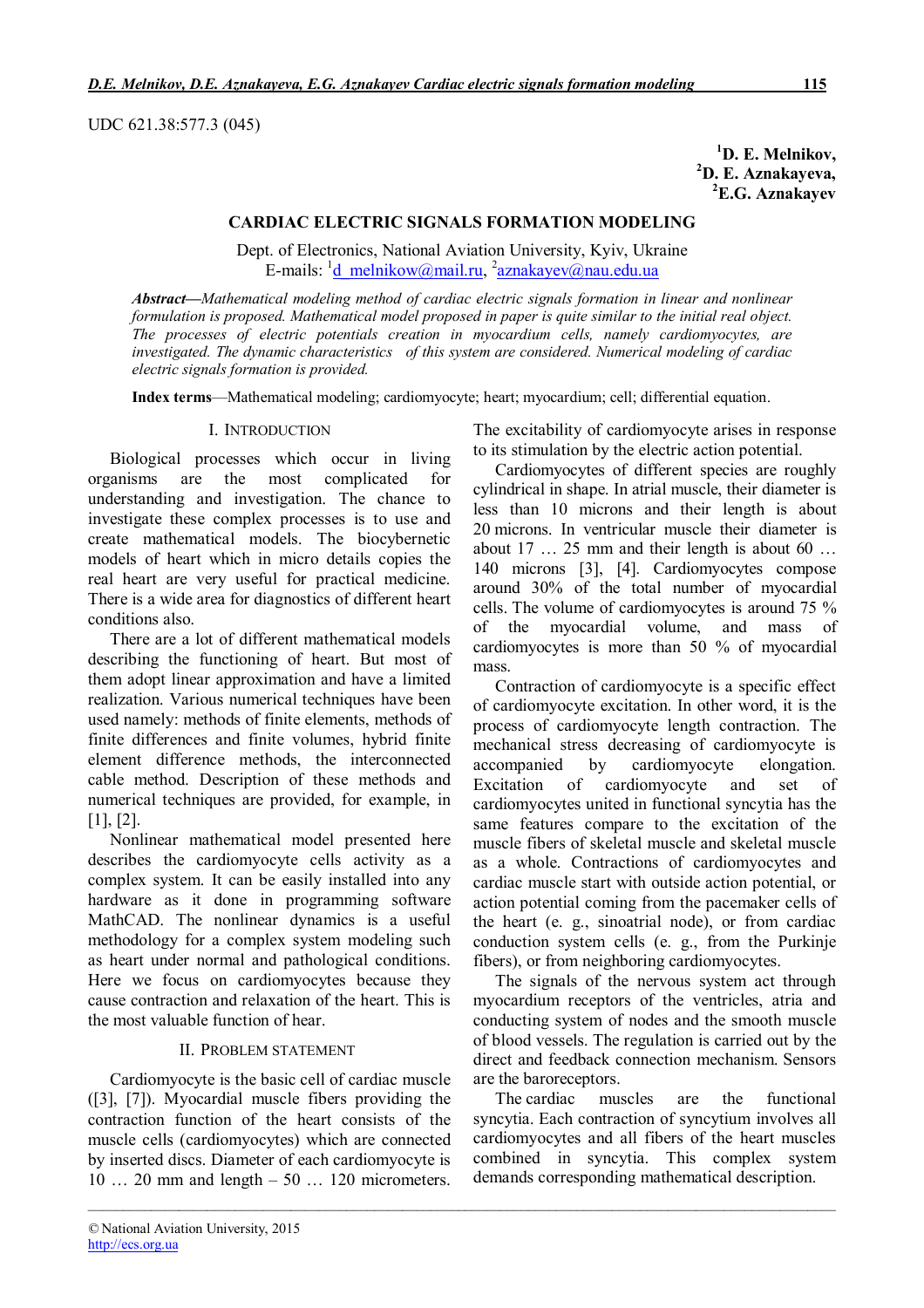### III. PROBLEM SOLUTION

The signals of myocardial muscle fibers give information about the state of the heart muscle and any pathological changes. Therefore, modeling of processes occurring in it has wide practical application.

Consider the mathematical model in the form of an equation of electrical state of the nonlinear resonator [5], [6], [8]. We also consider electrical resonator as an element of the circuit as a nonlinear capacitor. This model may be useful as a test of heart conditions. The mathematical model is carried out numerically and the results of calculations describe the heart activity qualitatively.

One-dimensional model of electrical charge *q* transfer in the nonlinear inertial system in the form of balance equations is

$$
\frac{dq(t)}{dt} + \frac{1}{\tau_r(q)}q(t - \tau_0(q)) = \sum_{k=1}^n \sigma_k(q)u_k(t), \quad (1)
$$

where  $q = \rho_{av}$  $q = \int_{V} \rho_{av} dV$ ,  $\rho_{av}$  is the average electric

charge density,  $\rho_{av} = \frac{1}{2}$  $\mathcal{U}_V$  od  $V$ ,  $\tau_r$  is electric charge

*q* relaxation time,  $\tau_0 = l/V$  is the time of electric charge transfer, *l* is the passing length, *V* is the drift velocity,  $\sigma_k$  is instantaneous input conductance of the investigated object,  $u_k$  is the input voltage, *n* is the number of inputs, *t* is time.

The equation of the proposed model is a nonlinear homogeneous differential equation of first order with deviating argument.

The solution of this equation is possible only by numerical methods. To obtain the analytical solutions (in linear approximation) we need to use the different kinds of asymptotic solutions and their approximations.

Let's use such approximation:  $\tau_r$  = const and  $\tau_0$  = const. The last fact is justified when the sufficient value of the bias voltage  $U_0$  define the electric field in which the drift velocity of charge reaches a saturation value, i. e.  $V = const.$ 

In this case, the non-linearity is concentrated in the dependence  $\sigma(q)$  in model and the initial equation takes the form

$$
\frac{dq(t)}{dt} + \frac{1}{\tau_r}q(t-\tau_0) = \sum_{k=1}^n \sigma_k(q)u_k(t).
$$
 (2)

We can solve the equation (2) analytically using the small parameter method. The small parameter ε is introduced in the equation and the expansion of the parameter *q* and  $\sigma(q)$  is implemented. In this case the equation for  $n = 1$  takes the form:

$$
\frac{dq(t)}{dt} + \frac{1}{\tau_r}q(t-\tau_0) = \sigma(q)(U_0 + \varepsilon U(t)).
$$
 (3)

We seek a solution of equation (3) in the such form *q = q*(*t*, ε)

$$
q = q(t, \varepsilon) = \sum_{k} q_{k}(t) \varepsilon^{k}, \qquad (4)
$$

with initial conditions

$$
q|_{t=0} = q(t, \varepsilon)|_{t=0} = q_0.
$$
 (5)

Suppose that in a neighborhood of  $q = q_0$ , and  $\sigma(q)$  can be expanded in a Taylor series

$$
\sigma(q) = \sum_{n} \frac{\sigma^{(n)}(q_0)}{n!} (q - q_0)^n.
$$
 (6)

In its turn,

$$
\frac{dq}{dt} = \sum_{k} \frac{dq_k}{dt} \varepsilon^k.
$$
 (7)

Substituting the expressions  $(4)$ ,  $(6)$  and  $(7)$  in equation (3) we obtain

$$
\sum_{k} \left( \frac{dq_k(t)}{dt} + \frac{1}{\tau_r} q_k(t - \tau_0) \right) \varepsilon^k
$$
  
=  $(U_0 + \varepsilon U(t)) \sum_{n} \frac{\sigma^{(n)}(q_0)}{n!} \left( \sum_{k} q_k(t) \varepsilon^k \right)^n$ . (8)

As a result of equation (8) solution we obtain a system of linear differential equations.

The equation (8) in the first order approximation is:

$$
\frac{dq_1(t)}{dt} + \frac{1}{\tau_r}q_1(t - \tau_0) - \frac{1}{\tau_r} \frac{d\sigma_i}{dt}\bigg|_{I_0} U_0 q_1(t)
$$
  
=  $\sigma_0 U_m \sin(\omega t)$ .

Taking into account the external effects in the form  $u(t) = U_0 + U_m(t)$ , we obtain from equation (8) the equation of the second approximation:

$$
\frac{dq_2(t)}{dt} + \frac{1}{\tau_r} q_2(t - \tau_0)
$$
\n
$$
-\frac{d\sigma}{dq}\bigg|_{q_0} U_0 q_2(t) - \frac{1}{2} \frac{d^2\sigma}{dq^2}\bigg|_{q_0} U_0 q_1^2(t)
$$
\n
$$
= \frac{d\sigma}{dq}\bigg|_{q_0} q_1(t)U_m \sin(\omega t)
$$

Analytical equations of higher order of approximation are even more cumbersome ones.

The dynamic characteristics of the myocardium fiber describing the equation (1) allows to determine only first component of the total current – the conduction current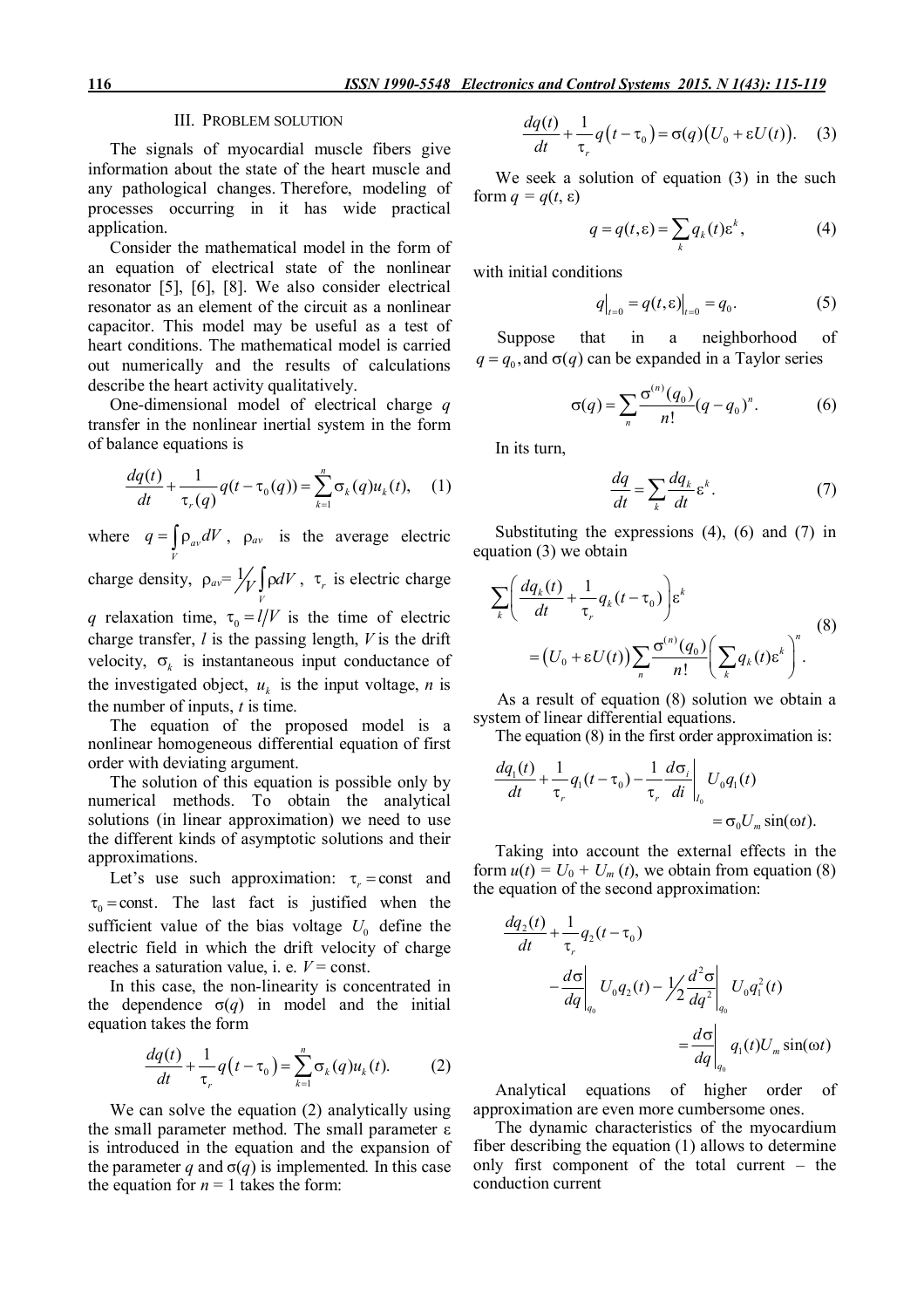$$
i_c = \sigma(q)[U_0 + U(t)].
$$

The second component of current (bias current) is given by the nonlinear capacity of myocardium fiber:

$$
i_C = C(q_C)(dU(t)/dt),
$$

myocardium fibers are characterized by the ambiguity function  $\sigma(q)$ , the relaxation time  $\tau_0$ leads to relaxation oscillations under constant bias value  $U_0(I_0)$ .

We analyze the relaxation oscillations of myocardium fibers by the model which is described above.

Given the ambiguity function  $\sigma(q)$  and assuming  $\tau_0$  = const we present a mathematical model in the form:

$$
\begin{cases} \frac{dq(t)}{dt} + \frac{1}{\tau_r(q)} q(t - \tau_0) = \sigma U_0; \\ G(q, \sigma) = 0. \end{cases}
$$

Thus, the analysis of the model is carried out numerically. Dependence  $\tau$ ,  $(q)$  is given in the form of



Fig. 1. Simulation of the nonspecific processes (action potentials) in cardiomyocytes during excitation



Fig. 3. Dependence of the electrical current *i* from time *t* in cardiac myocytes for different values of input voltage

$$
\tau_r(q) = \frac{\tau_0}{1 + (q/q_0)^4}.
$$

The results of the mathematical equation numerical solution in the form of current pulses *i* with duration time *t* qualitatively comparable with experimental results are presented in Figs. 1 and 2.

The results of the offered model show that the form of the received relaxation oscillations qualitatively corresponds to the experimental results. The offered model of charge transfer allows to receive the important dynamic characteristics of a myocardium fiber in the simple ways.

Solving the equation of this model at the different values of the amplitude and frequency of the input signal it is possible to investigate the effect of model parameters on the output signal. The results of the simulation are presented in the form of an output signal waveform and the phase portraits at the different input signal modes (Figs. 3, 4, 5). They show the transition possibility from the periodic oscillations regime (normal heart muscle condition) to the regime of aperiodic oscillations (fibrillation of the heart muscle) at the input signal changing.



Fig. 2. Simulation of the specific processes in cardiomyocytes during excitation



Fig. 4. Dependence of the electric current *i* from voltage *u* in cardiac myocytes at the different values of input signal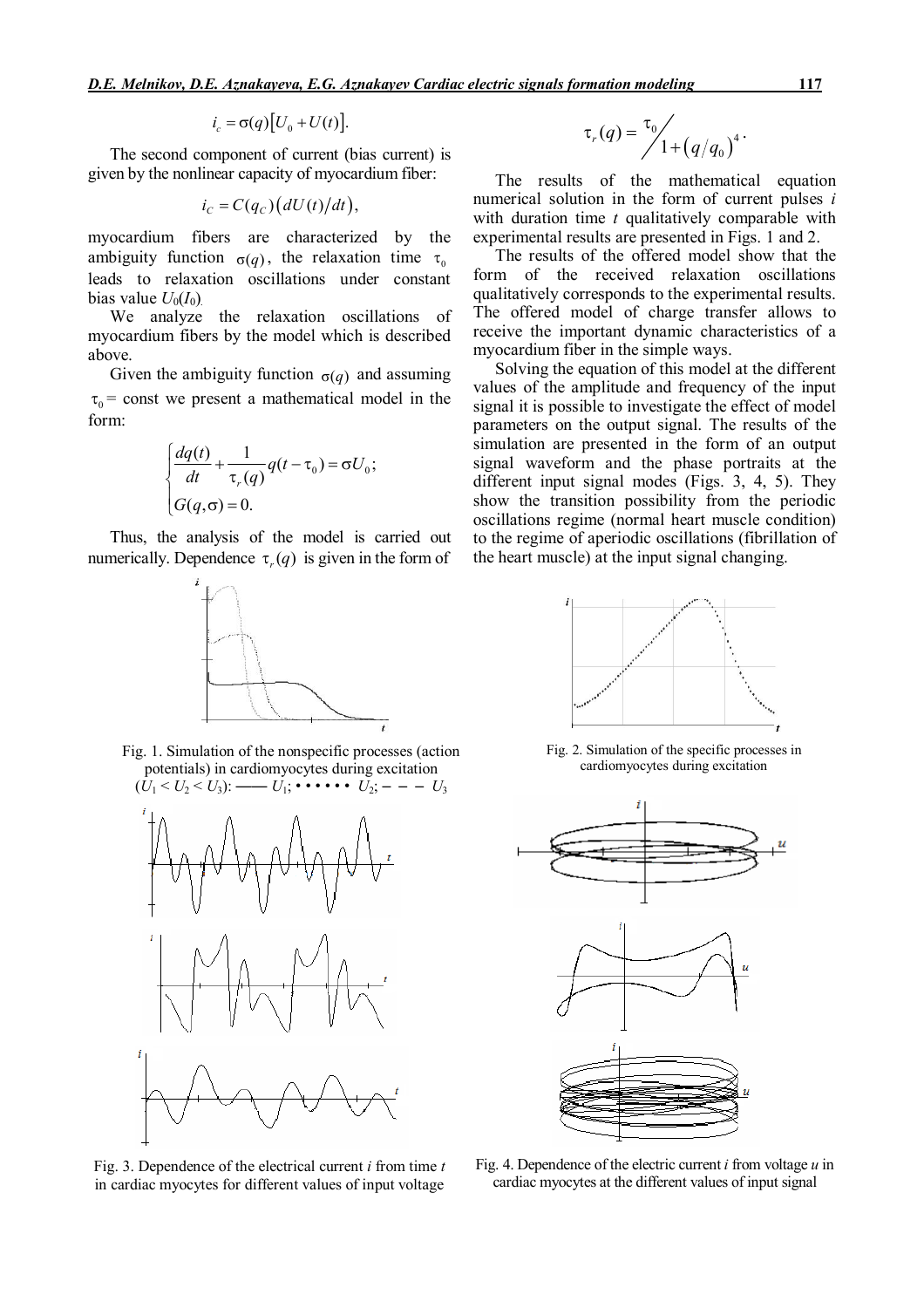

Fig. 5. Dependence of the electric current *i* from electric charge *q* in cardiac myocytes at the different values of input signal

## **CONCLUSIONS**

The aim of research describes how the electric potential of different charges was to present the electronic system for investigation of cardiac electric signals formation in myocardium cells, namely, cardiomyocites of the bioobjects. We have reached the aim through performing certain task. We have created the mathematical model using software MathCAD, which appears in the same cell.

The use of this method allows to simplify the analysis of the cardiac signals because it does not require the implementation of complex algorithms for image analysis [7]. The mechanism of electromechanical conversion in the heart muscle is similar to the mechanism in skeletal muscle.

#### **REFERENCES**

[1] Dana, S. K.; Roy, P. K.; Kurths, J. (Eds.), Comlex Dynamics of Physiological Systems: From Heart to Brain, Springer Sciense, 2009.

[2] Quarteroni, A.; Formaggia, L.; Veneziani A.

(Eds.), Complex Systems in Biomedicine, Milano, Springer-Verlag, 2006.

[3] Opie, L. H. Heart Physiology: From Cell to culation  $4<sup>th</sup>$  ed Philadelphia Lippincott:  $Circulation.$   $4<sup>th</sup>$  ed., Philadelphia, Lippincott: Williams&Wilkins, 2004.

[4] Aznakayev, E. G. Biophysics. Text–book, Kyiv, National Aviation University, 2005.

[5] Aznakayev, E. G.; Melnikov, D. E. "Nonlinear Model Investigation for Biological Systems", *Electronics and Control Systems,* no. 7, pp. 45–50, 2007.

[6] Bokrinskaya, A. A.; Melnikov, D. E. "Electrical Circuit with Ferroelectric Capacitor Modeling", *Radioelectronics*. News from Universities, vol. 43, no. 7, pp. 57–62, 2000.

[7] Yabluchanski, N. I.; Vakulenko, I. P. Interpretation in Clinical Physiology of Heart, Kharkov, 2002.

[8] Bokrinskaya, A. A. and Melnikov D. E. "Nonlinear Oscillations in Series Electrical Circuit with Ferroelectric Capacitor", *Radioelectronics*. News from Universities*,* vol. 44, no. 8, pp. 41–45, 2001.

Received 10 February 2015.

### **Melnikov Dmitriy**. Assistance.

Avionics Department, National Aviation University, Kyiv, Ukraine. Education: Kyiv Polytechnic Institute, Kyiv, Ukraine. (2002). Research interests: Avionics, Programming, Mathematical Modeling. Publications: more than 30 papers. E-mail: d\_melnikow@mail.ru

**Aznakayeva Diana**. Postgraduate.

Electronics Department, National Aviation University, Kyiv, Ukraine. Education: Applied Physics, National Aviation University, Kyiv, Ukraine. (2012). Research interests: Nanoelectronics, Plasmonics, Mathematical Modeling. Publications: more than 40 papers. E-mail: aznakayev@nau.edu.ua

**Aznakayev Emir.** Doctor of Phys&Math. Sci., Professor. Electronics Department, National Aviation University, Kyiv, Ukraine. Education: Theoretical Physics, Kyiv State University, Kyiv, Ukraine. (1973). Research area: Mathematical Modeling, Bio&Nanoelectronics, Statistical Physics, Biophysics. Publications: more than 300 papers. E-mail: aznakayev@nau.edu.ua